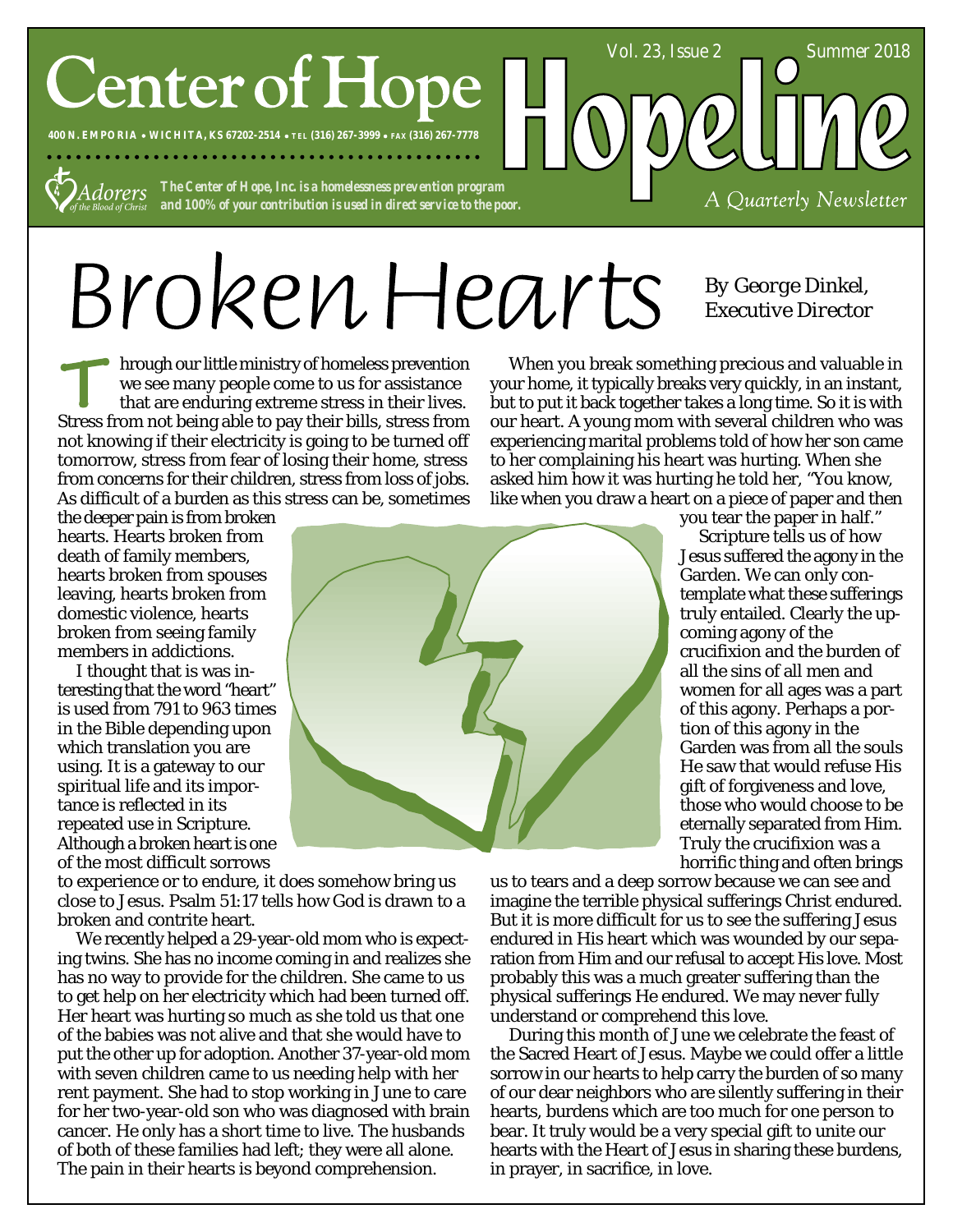**COH Board of Directors:** Chair: J.V. Johnston Vice-Chair: Tom McGrath Secretary: Sr. Janet Rowley, ASC

> **Board Members:** Sandi Baalman Johnnie Bell Larry Damm Glen Dolezal Jennifer Gantz Daniel Giroux Sr. Maria Hughes, ASC Christopher Magana Rev. Paul Oborny Scot Pennington Collin Stieben Curtis Warren Joe Warren John Weir Sr. Susan Welsby, ASC

**CENTER OF HOPE, INC.** *sponsored by the Adorers of the Blood of Christ* **Executive Director** George Dinkel **Staff:** Sr. Becky Balthazor, ASC Jane Hermann Adriana Palma **Volunteers: ASC Associates** Maralene Balthazor Mary Corrigan Drew Doffing Monica Doffing Jerry Dooley Brenda Eck Rebecca Elpers Jerry Ewald Vicky Glennon Bill Gress Donna Harris Maricar Harris Debra Hartman Connie Hotze Kyle Jacobs Andrew Jaramillo Victoria Jackson Rachel Lewis Vernon May Carol Meyer Rosemary Miano Sandra Nixon Vanessa O'Brien Marilyn Osio Lori Rathert Cheryl Reichenberger Jeannie Rosenhamer Sr. Tarcisia Roths, ASC Dian Rusk Mary Santiago Treva Schaffer Jacqueline Schmidt Sr. Deborah Schovanec, ASC Eldon Schumacher Sally Simon Elisabeth Sims Cathy Strecker Mary Jobe Waddill Barbara Wattman Larry Webb Linda Webb

#### Nicole West Amber Wilson Carolyn Winn Patricia Yates

Marilyn Wells

## **Annual Dinner Blessings**

We would like to thank all those who helped make the Center of Hope Annual Dinner such a huge success this year. We would especially like to recognize **Skyward Credit Union** who is our corporate sponsor this year and Joe Warren of Warren Homes who coordinated the event.

The highlight of the evening was the short presentation made by Goldie Rogers who is in Sr. Becky's case management program. Goldie is a single grandparent taking care of her four small grandchildren. Two of these children are special needs children and all have attitudes that require a lot of her time and attention. Goldie herself struggles with health issues and is on several medications.

Goldie has to get up every morning at 4:00 am to take her daughter to work and then take the children to school. She was at the lowest point of her life struggling with overwhelming debt, house repairs and the stress of daily life with the children when she entered Sr. Becky's case management program.

Through this program she has been able to get control of her debts, create a budget, start a small savings account, apply for a scholarship, obtain reliable transportation and start back in school. There are many days Goldie has shed tears while striving to achieve these accomplishments and is so thankful to Sr. Becky who has become her biggest support system.

Her short presentation brought tears to the eyes of most of those attending the Dinner. Please plan to attend the Dinner next year, it truly is a time to remember.



with his two teenage children. J is working at a fast food restaurant to provide for his family. The wife left over 15 years ago and J has been raising the two children on his own. J never had a dad and he wanted his children to have a father in their lives. It hasn't been easy for him but it was the right thing to do.

● Please pray for V, a 37 year old mom with 7 children. Her two year old son has brain cancer and is not expected to live long. She had to stop working in June.

Please pray for G, a 40 year old mom who lives with her 6 children. G's husband passed away 6 years ago. She has no income coming in at this time and owes \$650 on her rent and over \$1300 on her utility bills.

Please pray for A, a 29 year old mom who is expecting twins. One of the twins has passed away and the other she will put up for adoption

Please pray for J, a 40 year old dad who live after birth. She does not really want to do this, but currently has no income and no way to support the child. She currently owes \$1,423 on her Westar bill.

> ● Please pray for J, a 26 year old mom with 3 young children. Her husband recently left her and she currently has no income coming in but is looking for a job. She owes \$1700 on her utility bills.

> $\bullet$  Please pray for G, a 40 year old mom with 6 children. Her husband passed away 6 years ago and currently she has no income coming in. She owes almost \$2000 on her rent and utility bills.

> ● Please pray for B, a 25 year old mom who lives with her two young children. B does work but recently broke her ankle and is unable to work at this time. She is getting behind on her bills and currently owes \$1300 on past rent and utility bills.

## **RECOGNITION GIFTS**

#### **IN MEMORY OF**

Martha Flaherty Msgr. John Gilsenan Jim Kastens Sr. Renee Kirmer, ASC

Darrel Maneely Rev. Donal O'Hare Alfred Polzinski Bill Rosenhamer

Sr. Stella Rosenhamer, ASC Lee Ann Stout Eileen Sweet Ted Toon

#### **IN HONOR OF**

Sr. Becky Balthazor, ASC

Rev. Kenneth VanHaverbeke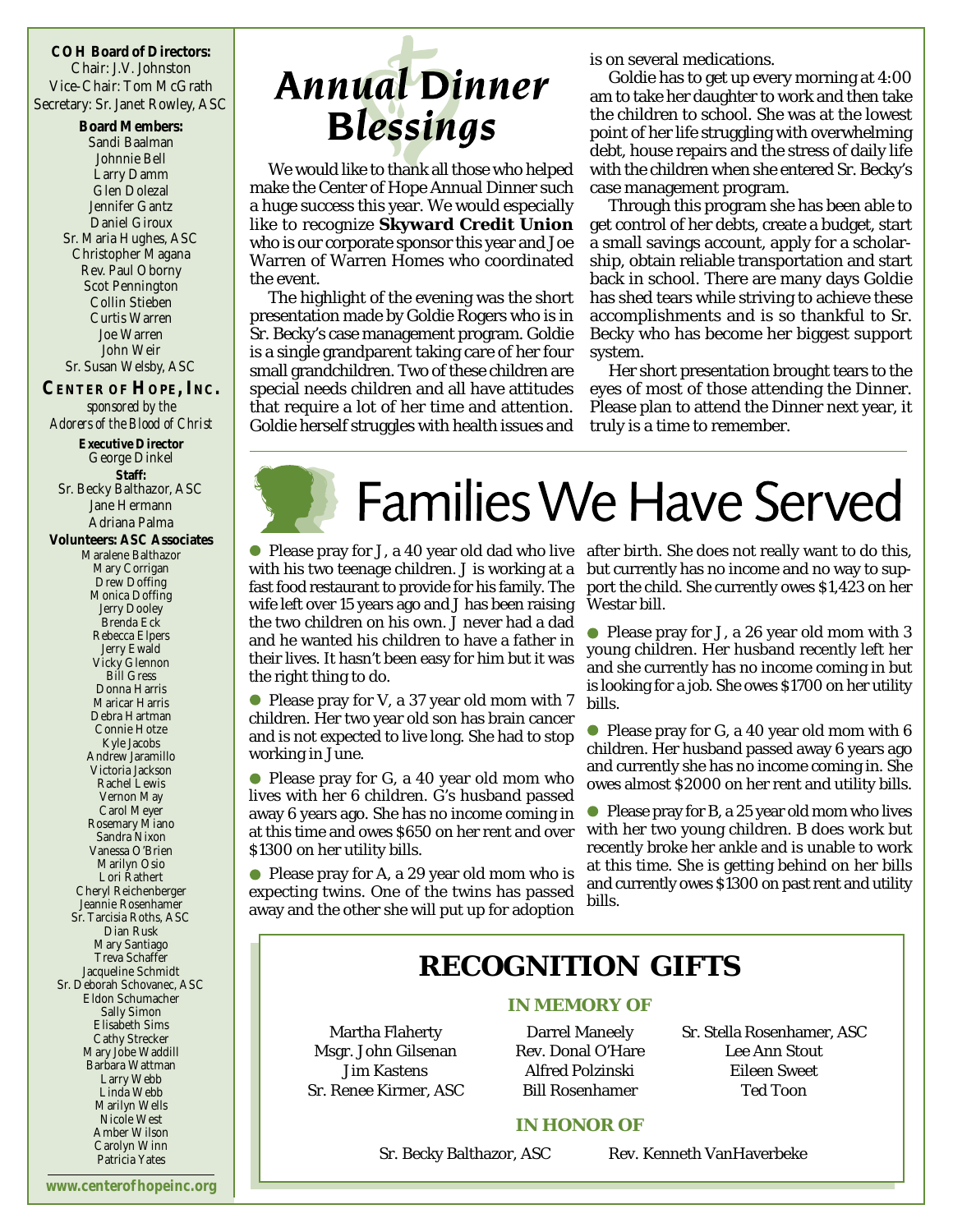# **s** Matching Gift

The Center of Hope was notified by an anonymous donor that *they will match donations made to the Center of Hope up to \$10,000*. These donations need to be received by the end of this year. This is a great opportunity for your donation to have a double benefit. If you donate \$100 it really becomes \$200 by this matching gift. During the summer months, our donations typically slow down and the demand for our homeless prevention service continues to increase as utility bills rise during the hot summer months. By the end of summer we are usually very low on funds and struggle to meet the needs of all those coming to us for help. This matching gift program can make a great impact on us being able to serve those in need throughout the summer months. If you would like to make a donation that will be matched, just send your check in the enclosed envelope made out to Center of Hope, Inc and write **"matching donation"** on the description line at the bottom of the check. We are very appreciative of the anonymous donor that is willing to make this matching contribution and for your most kind generosity by participating in this program.



**Sheree**, a case management graduate, has paid her court costs and reinstatement fees and is now a legal driver. She works the night shift at a local nursing facility as a CMA/CNA and has paid off all her student loans. She is really doing well!!!

**Stephanie**, a case management graduate, has secured a job at a local hospital as a nurse assistant and is keeping faithful to her recovery plan. She admitted that she had a little bump in the road with her recovery but now is back "walking the walk." She knows she is in a good place and doing so much better.



## 2018 *Ride for Hope* Recipient

Kattie Dingman, one of Sr. Becky's case management clients, has suffered through some difficult times in her life. She is a 37-year-old single mother who was diagnosed with brain cancer along with having an aneurysm. She is now in remission and cancer-free. She has two sons and is working hard to turn her life around. She has been substance-free for almost two years.

Kattie is a graduate of His Helping Hands Fresh Hope program and currently is enrolled at Butler County Community College with plans to attend WSU to obtain her bachelor's degree in Business Administration. She is a volunteer at Bethel Life Center where she mentors other young women. She was recently chosen the 2018 Ride for Hope Recipient, which provided her with a refurbished car from Auto Craft of Wichita, one year's insurance coverage and one year of free gasoline vouchers from Farmers Insurance. Kattie received this donated car as a surprise for Mother's Day.

**Shontae** passed her LPN State Boards exam and is now officially a licensed LPN. Congratulations Shontae!!!!

 $\star$  The group of women participating in the traffic fine program have put in an accumulated 510 hours of community service since the first of the year. They volunteer at a variety of agencies in the Wichita area including Rise up for Youth (Urban League), Open Door, American Red Cross, Habitat for Humanity, Break Through Club and the Center of Hope, and more.

 $\star$  Since January the traffic fine participants volunteering at the Center of Hope have completed 17 plastic mats which are distributed to the homeless during the year.